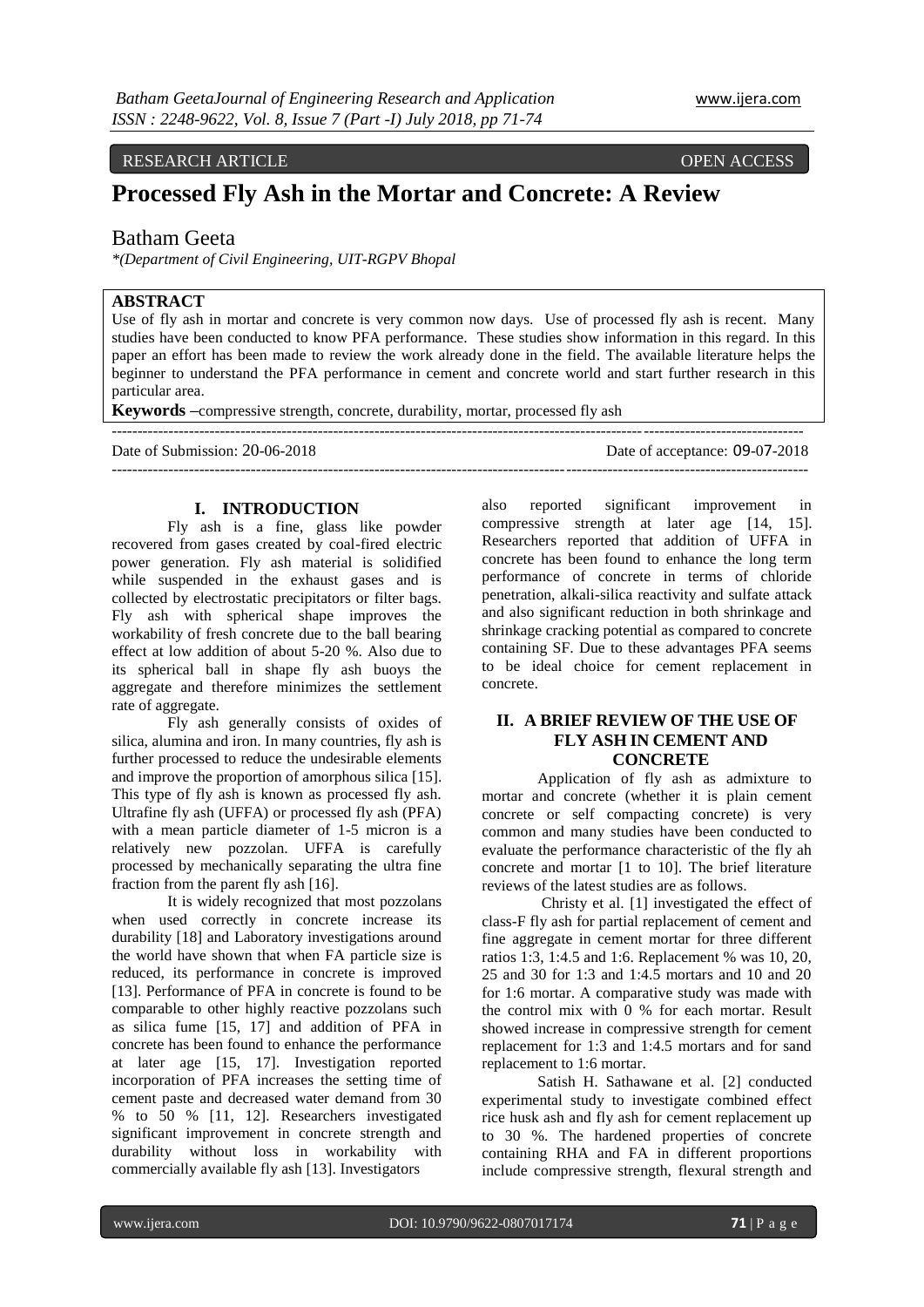split tensile strength. Results were compared with control mix. Result showed that compressive strength increases by 30.15% in compared with targeted strength and reduces by 8.73% compared with control concrete at 28 days, flexural strength increases by 4.57% compared with control concrete at 28 days, split tensile strength decreases by 9.58% compared with control concrete at 28 days, were obtained at combination of 22.5% FA and 7.5% RHA. Partial replacement of FA and RHA reduces the environmental effects, produces economical and eco-friendly concrete.

Neelam Pathak et al. [3] conducted experimental study to investigate the properties of Self-Compacting-Concrete with (class F fly ash ranging from 30% to 50%) and without fly ash. The property investigated were compressive strength, splitting tensile strength, rapid chloride permeability, porosity, and mass loss when exposed to elevated temperatures. The variables included were the temperature effects (20 LC, 100 LC, 200 LC, and 300 LC) using Ordinary Portland Cement. Test results showed little improvement in compressive strength within temperature range of 200–300 LC as com-pared to 20–200 LC but there were little reduction in splitting tensile strength ranging from 20 to 300 LC and with the increase in percentage of fly ash.

Heba A Mohamed [4] conducted experimental study on SCC under three curing conditions (7 and 28 days curing under water and 28days curing in air) with three types of mixes first with different % of fly ash, second with different % of silica fume and third with different % combinations of fly ash and silica fume. The result showed that SCC with 15 % of silica fume shows high compressive strength than those with 30% of fly ash and water cured specimens for 28 days give higher compressive strength.

Yuan Yuan Chen et al. [5] investigated the effect of paste amount on the properties of SCC containing fly ash and slag. Performances of SCC containing fly ash and slag under different water to cementitious material ratio and different cement paste were compared. Concrete designed by DMDAC (Mixture design Algorithm). Result showed that the less the cement paste amount as well as the denser the blended aggregate, the lower the early age compressive strength will be on the contrary, the higher the long- term compressive strength becomes. For good quality concrete the amount of cement paste and water should be minimised for as low as possible to obtain the high ultra-sonic pulse velocity.

Krishna Murthy N et al. [6] designed a simple tool for SCC with high reactive metakaolin and fly ash as an admixture for cement replacement. They provide detailed steps for mix design with 29%

of coarse aggregate with three cement replacement ratio 5-20%(by MK), 10-30% (by FA) and different % combination of MK+FA. Authors developed a user friendly mix design tool which is capable of calculating all quantities required in the mix design.

Raharjo. D et al. [7] Optimized the composition of SCC containing fly ash, silica fume and iron slag. Using Optimal Composition SCC were prepared with silica fume (0-20% of fly ash weight) and super plasticizers (0.5 -1.85 of cement weight) and each composition tested by slump cone L-box and V-funnel apparatus to meet the requirements of SCC. Hardened cylindrical specimens were prepared and tested at the age of 3, 7, 14, 28 and 56 days. Authors provide a formula for optimal composition.

Ahmed Ibrahim et al. [8] investigated relationship between high strength self compacting concrete and macroscopic internal structure. They prepared mixes with high volume cement replacement (up to 70%) by slag, fly ash and silica fume. They use a flatbed digital scanner for 2-D digital image of internal structure of HSSCC (high strengths self compacting concrete) cylindrical specimen. Images were analysed by *iPas* software. The result showed good correlation between HSSCC macroscopic structure and compressive strength.

Rafat Siddque et al. [9] predicted the compressive strength of SCC containing bottom ash using Artificial Neural Network. They developed two models with input parameters (material) and output parameters (compressive strength). First (ANN-I) to predict 28 days compressive strength through ANN technique using data taken from literature and second (ANN-II) developed experimentally for SCC containing bottom ash as partial replacement of sand. Result showed that model developed from literature data could be easily extended to the experimental data with some modifications

H. A. F. Dehwah et al. [10] investigated mechanical properties of SCC containing fly ash silica fume and quarry dust powder. Various trial mixes were prepared with fly ash only, quarry dust powder (QDP) only and combination of silica fume and quarry dust powder. Tests were conducted to find compressive strength, split tensile strength, flexural strength and homogeneity by ultra-sonic pulse velocity test. The result showed better performance of SCC incorporating QDP (8-10%) as compared to other two categories of trial mixes.

#### **III. NOTEWORTHY CONTRIBUTIONS IN THE FIELD OF PROCESSED FLY ASH**

Very few studies have been carried out on mortar and concrete containing processed fly ash so far [11 to 17]. The brief literature reviews of the latest studies are as follows.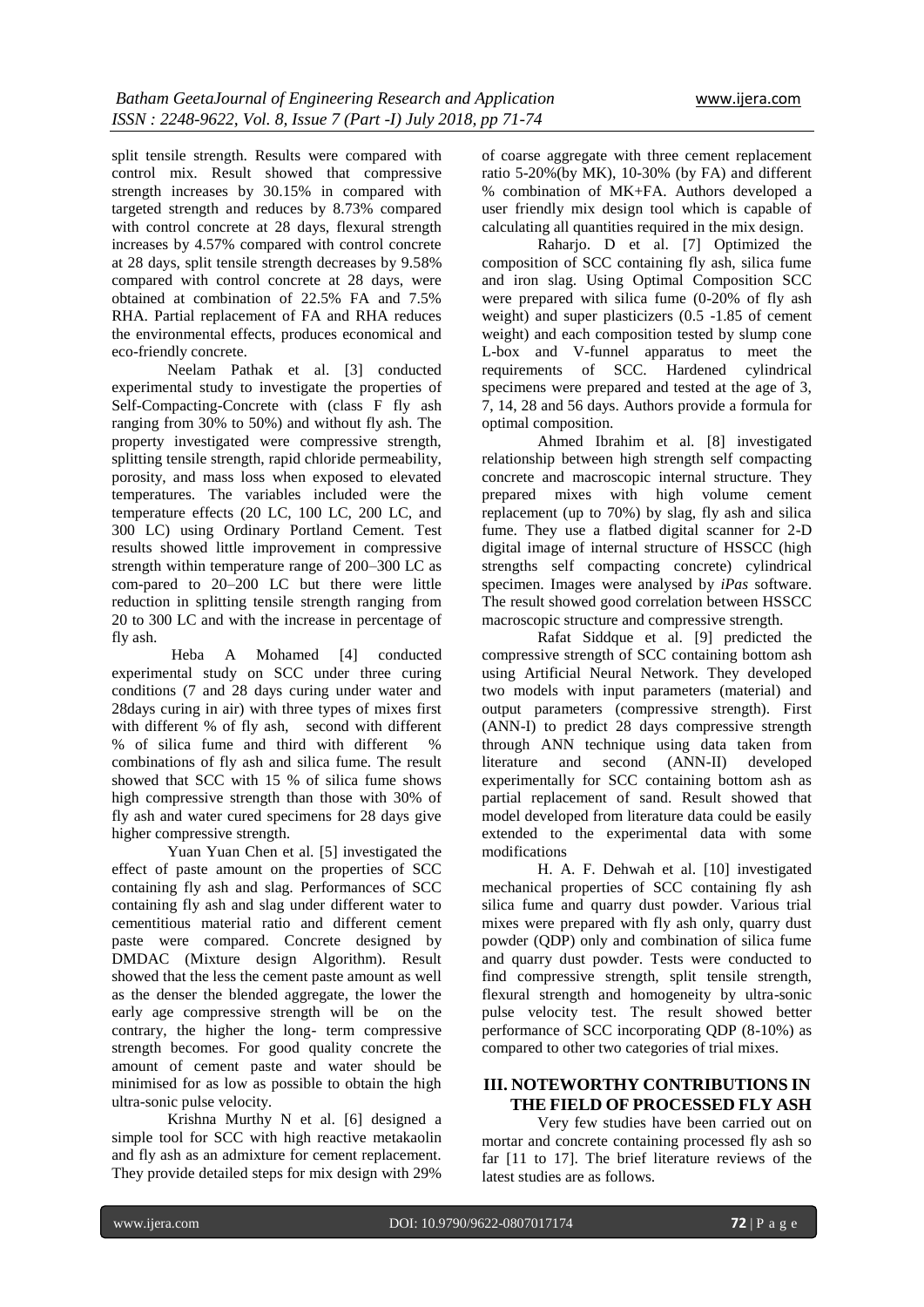Li Yijin et al. [11] investigated the effect of ultra fine fly ash on the fluidity of cement paste mortar and concrete. Three categories of ultra fine fly ashes were used to replace cement content by 20%, 30 % and 40 %.

**Copeland** et al. [12] presented experimental study to investigate fresh and hardened properties of high performance concrete containing ultra fine fly ash with different dosages.

**Obla** et al. [13] presented experimental study to invest gate properties of concrete containing ultra fine fly ash produced by air classification. Durability testing for chloride diffusivity, rapid chloride permeability, alkali-silica reaction (ASR), and sulphate attack was also conducted.<br> **Raidev** et al. [14] co

**Figure 141** conducted a experimental study to compare the performance of concrete produced from portland pozzolana cement and processed fly ash blended ordinary portland cement. Cement replacement percentage were 20, 25 and 30 for M-20 concrete.

C. B Shah et al. [15] conducted pilot study to find the performance of cement mortar at later age by high volume replacement of portland cement with processed fly ash. Compressive strength of standard 70.7 mm mortar cubes were find at the ages of 3,7,28,56 and 90 days. 53 grade of ordinary portland cement were used replace and the percentage replacements were 40,  $45, 50 \& 55$  respectively.

Hossain et al. [16] conducted an experimental study that was performed in order to understand the influence of ultrafine fly ash (UFFA) on the shrinkage cracking of concrete mixtures. The research is focused on comparative performance of concrete containing UFFA with that of concrete containing silica fume (SF). Authors prepared several mortars with varying UFFA and SF content. Free shrinkage strain and splitting tensile strength and residual tensile stress were determined.

Subramanian et al. [17] conducted study focused on influence of ultrafine fly ash on the early age response and the shrinkage cracking potential of concrete. Researchers found performance of UFFA in concrete is to be comparable to other highly reactive pozzolans such as silica fume.

## **IV. SIGNIFICANT OBSERVATIONS ON PERFORMANCE OF PROCESSED FLY ASH**

Li Yijin et al. [11] reported incorporation of ultra fine fly ash increases the setting time of cement paste and decreased water demand and slump loss of concrete. The maximum reduction in water demand was found to be 30 %.

**Copeland** et al. [12] reported that at a given workability and water content, concrete containing UFFA could be produced with only 50% of the high-range water reducer (HRWR) dosage

required for comparable silica fume (SF) concrete. Similar durability measures as SF concrete were observed when a slightly higher dosage of UFFA was used with a small reduction (10%) in water content.

**Obla** et al. [13] showed same level of performance as **Copeland** et al. [12].

**Rajdev** et al. indicated that ratio of 7 Day to 28 Day Strength is higher in PFA blended OPC concrete-mix than PPC concrete-mix. Target Mean Strength was found highest in 20% PFA replacement. The most economical concrete-mix design was obtained with 25% PFA replacement.

C. B Shah et al. [15] showed that although the initial strengths were lower than that for only ordinary portland cement, for mix at later age (90 days), the results were close to that of only ordinary portland cement.

Hossain et al. [16] reported that incorporation of UFFA in bridge deck concrete is better because concrete containing UFFA demonstrated significant reduction in both shrinkage and shrinkage cracking potential as compared to concrete containing SF.

Subramanian et al. [17] reported that addition of UFFA in concrete has been found to enhance the long term performance of concrete in terms of chloride penetration, alkali-silica reactivity and sulfate attack.

#### **V. CONCLUSION**

On the basis of study of the research done by various researchers and significant oservation in the field of PFA concrete it can be concluded that PFA is useful for following purposes.

- High volume replacement of cement and sand in concrete.
- Cement replacement combined with other suitable waste admixtures.
- Optimum cement replacement for medium strength, high strength and ultra high strength concrete.
- Strength gain at slower age curing conditions.
- Estimation of reduced construction cost.
- Possibility of achieving Green Construction by these replacements.
- Depending upon above results suitable application for structural concrete

#### **REFERENCES**

- [1]. C Freeda Christy & D tensing, "Effect of class-F fly ash as partial replacement with cement and fine aggregate in mortar", Indian Journal of Engineering and Material Science, Vol 17, April 2010 pp 140-144.
- [2]. Uysal, "The influence of coarse aggregate type on mechanical properties of fly ash additive self-compacting concrete prepared